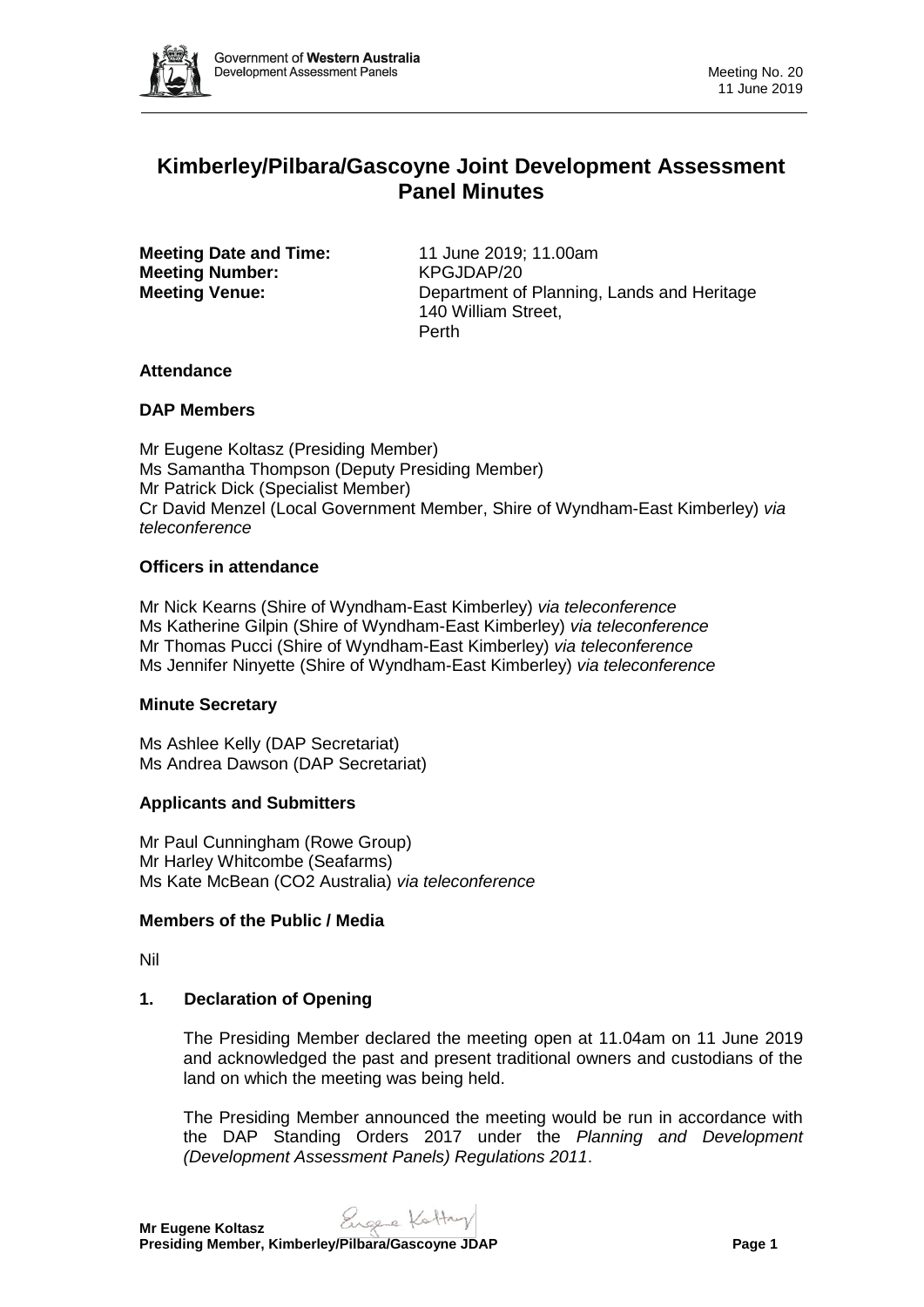

The Presiding Member advised that in accordance with Section 5.16 of the DAP Standing Orders 2017 which states *'A person must not use any electronic, visual or audio recording device or instrument to record the proceedings of the DAP meeting unless the Presiding Member has given permission to do so.',* the meeting would not be recorded.

# **2. Apologies**

Nil

# **3. Members on Leave of Absence**

Nil

# **4. Noting of Minutes**

DAP members noted that signed minutes of previous meetings are available on the [DAP website.](https://www.dplh.wa.gov.au/about/development-assessment-panels/daps-agendas-and-minutes)

# **5. Declaration of Due Consideration**

All members declared that they had duly considered the documents.

#### **6. Disclosure of Interests**

DAP Member, Cr David Menzel, noted an incorrect reference on page 137 of the Responsible Authority Report which shows Ord Irrigation Cooperative rather that Ord Irrigation Asset Mutual Cooperative Limited, which is a separate entity. Cr Cucel is the chairman of the Ord Irrigation Cooperative and wanted to ensure that no confusion was caused with the incorrect reference.

# **7. Deputations and Presentations**

- **7.1** Mr Paul Cunningham (Rowe Group) addressed the DAP in support of the application at Item No 8.1 and responded to questions from the panel.
- **7.2** Ms Kate McBean (CO2 Australia) and Mr Harley Whitcombe (Seafarms) responded to questions from the panel in relation to Item 8.1.
- **7.3** Ms Jennifer Ninyette (Shire of Wyndham-East Kimberley) addressed the DAP in relation to the application at Item 8.1 and responded to questions from the panel.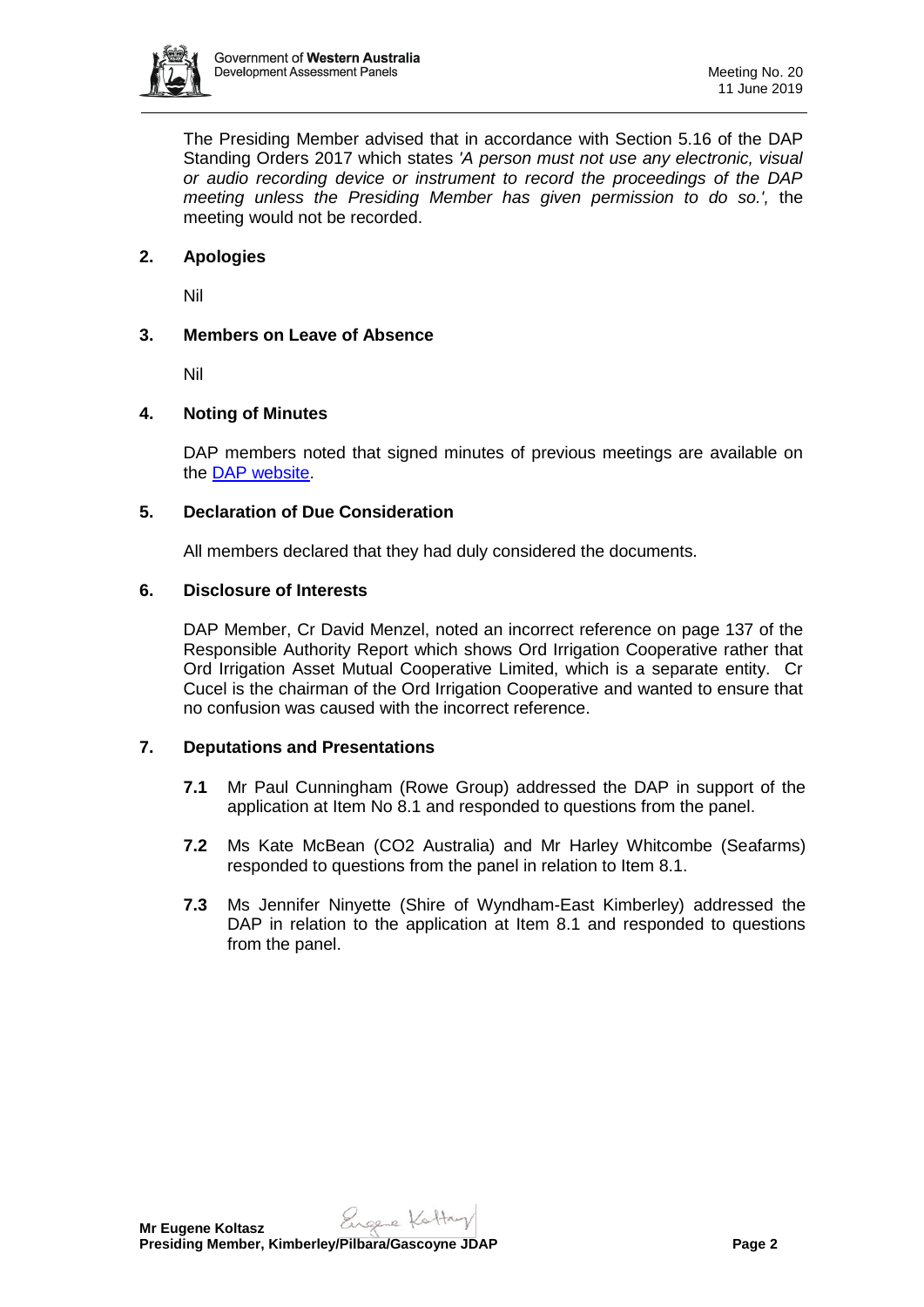

# **8. Form 1 – Responsible Authority Reports – DAP Application**

| <b>Property Location:</b><br><b>Development Description:</b> | Various Lots, Research Station Road, Kununurra<br><b>Prawn Processing Facility &amp;</b><br><b>Wastewater Pipeline</b> |
|--------------------------------------------------------------|------------------------------------------------------------------------------------------------------------------------|
|                                                              | <b>Rowe Group</b>                                                                                                      |
| Owner:                                                       | Western Australian Agriculture Authority,<br>Ord Irrigation Asset Mutual Co-operative Ltd,                             |
|                                                              | <b>State of Western Australia</b>                                                                                      |
| Responsible Authority:<br>DAP File No:                       | Shire of Wyndham-East Kimberley<br>DAP/19/01601                                                                        |
|                                                              | Applicant:                                                                                                             |

#### **REPORT RECOMMENDATION**

#### **Moved by:** Cr David Menzel **Seconded by:** Mr Patrick Dick

*With the agreement of the mover and seconder the following amendments were made to the report recommendation;* 

*(i) The preamble be amended to reference the plans to be approved.*

*Reason: To provide certainty for all as to the specific plans being approved for future reference.*

*(ii) That a new Condition 1 and a new Condition 9 be added and the conditions be renumbered accordingly.*

*Reason: For Condition 1 to provide certainty as to the approval period: and for Condition 9 to ensure that a landscaping plan is provided and implemented as required by the Council.*

*(iii) That Condition 7 be deleted, and the remaining conditions be renumbered accordingly.* 

*Reason: Previous deleted Condition 7 requirements is covered by other legislation.* 

*(iv) That Condition 2 (now Condition 3), Condition 3 (now Condition 4), Condition 4 (now Condition 5), Condition 5 (now Condition 6), Condition 6 (now Condition 7), Condition 8 (now Condition 7), Condition 9 (now Condition 8) be amended to insert "to the satisfaction of the Shire of Wyndham East Kimberley' and renumbered accordingly.* 

*Reason: To provide clarity that the Shire of Wyndham-East Kimberley is the authority for the compliance of conditions.*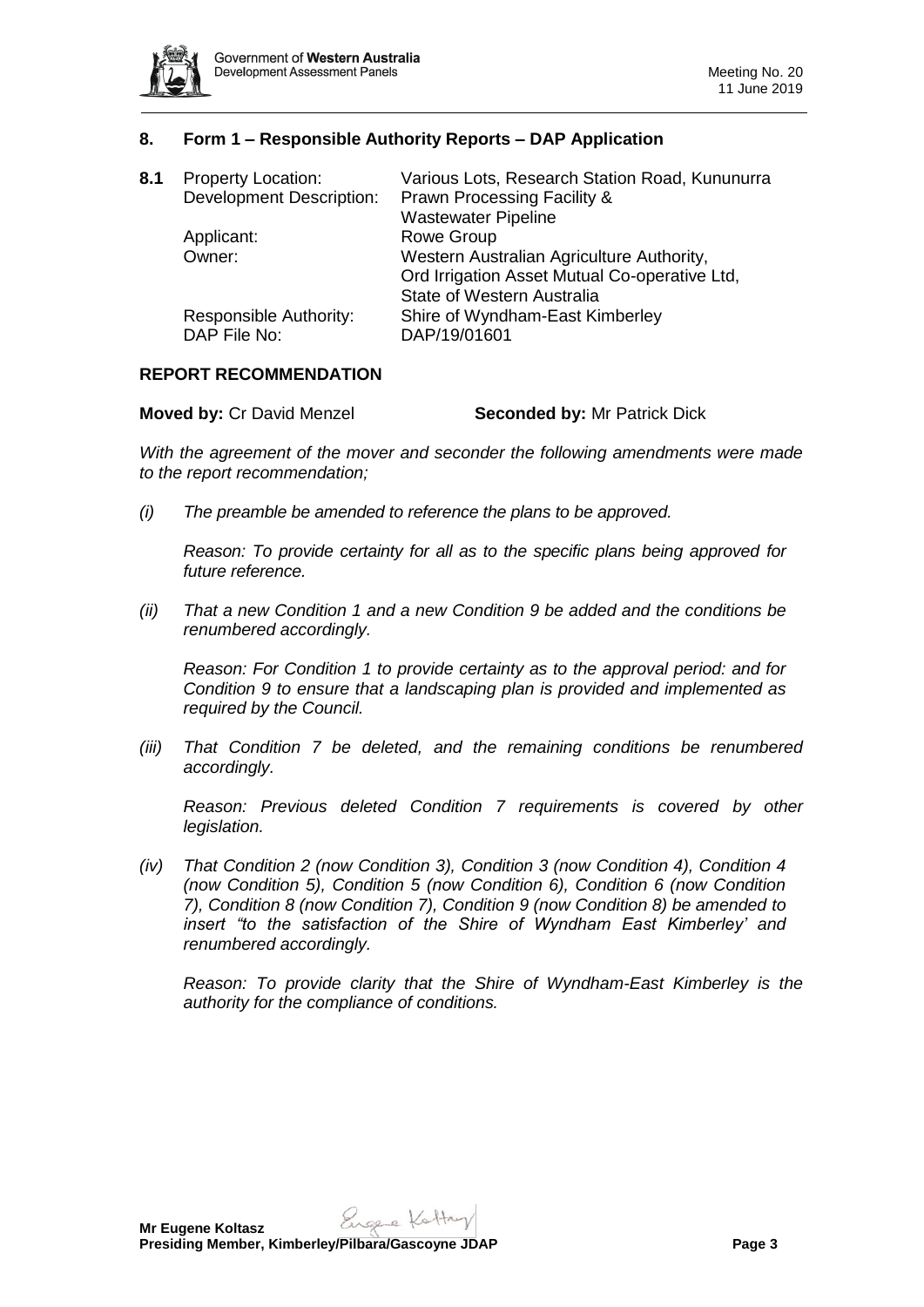

# **REPORT RECOMMENDATION (AS AMENDED)**

That the Kimberley/Pilbara/Gascoyne JDAP resolves to:

**Approve** DAP Application reference DAP/19/01601 and accompanying plans as listed below:

- Project Layout dated 11/Feb/2019
- 00SK001-4 dated 8/Feb/2019
- 00SK002-4 dated 8/Feb/2019
- 00SK003-5 dated 8/Feb/2019
- 01SK017 dated 19/Sept/2018
- 00A203 dated 19/Sept/2018
- 00A201 dated 5/Sept/2018
- 00A202 dated 5/Sept/2018
- 00A2303 dated 19/Sept/2018
- 00A204 dated 19/Sept/2018
- 00A205 dated 5/Sept/2018
- D6 Drain alignment dated 11/Mar/2019

in accordance with Clause 68 of Schedule 2 (Deemed Provisions) of the *Planning and Development (Local Planning Schemes) Regulations 2015*, and the provisions of the Shire of Wyndham East Kimberley Local Planning Scheme No. 9, subject to the following conditions:

#### **Conditions**

- 1. This decision constitutes development approval only and is valid for a period of four years from the date of approval. If the subject development is not substantially commenced within the four year period, the approval shall lapse and be of no further effect.
- 2. The Applicant is required to obtain Works Approval(s) under the *Environmental Protection Act 1986* for the nominated prescribed premises, including approval(s) for:
	- a. Discharge of waste water into the environment
	- b. Discharge of other wastes
	- c. Noise and dust emissions
	- d. Odour emissions
	- e. Production of salt by solar evaporation

to the satisfaction of the Shire of Wyndham-East Kimberley.

- 3. Prior to commencement of operation, the applicant is to ensure all waste generated onsite is appropriately stored, managed and disposed of to the satisfaction of the Shire of Wyndham-East Kimberley.
- 4. Prior to commencement of construction the applicant is required to undertake a Road Safety Audit and a Construction Traffic Management Plan for adoption and implementation to the satisfaction of the Shire of Wyndham-East Kimberley.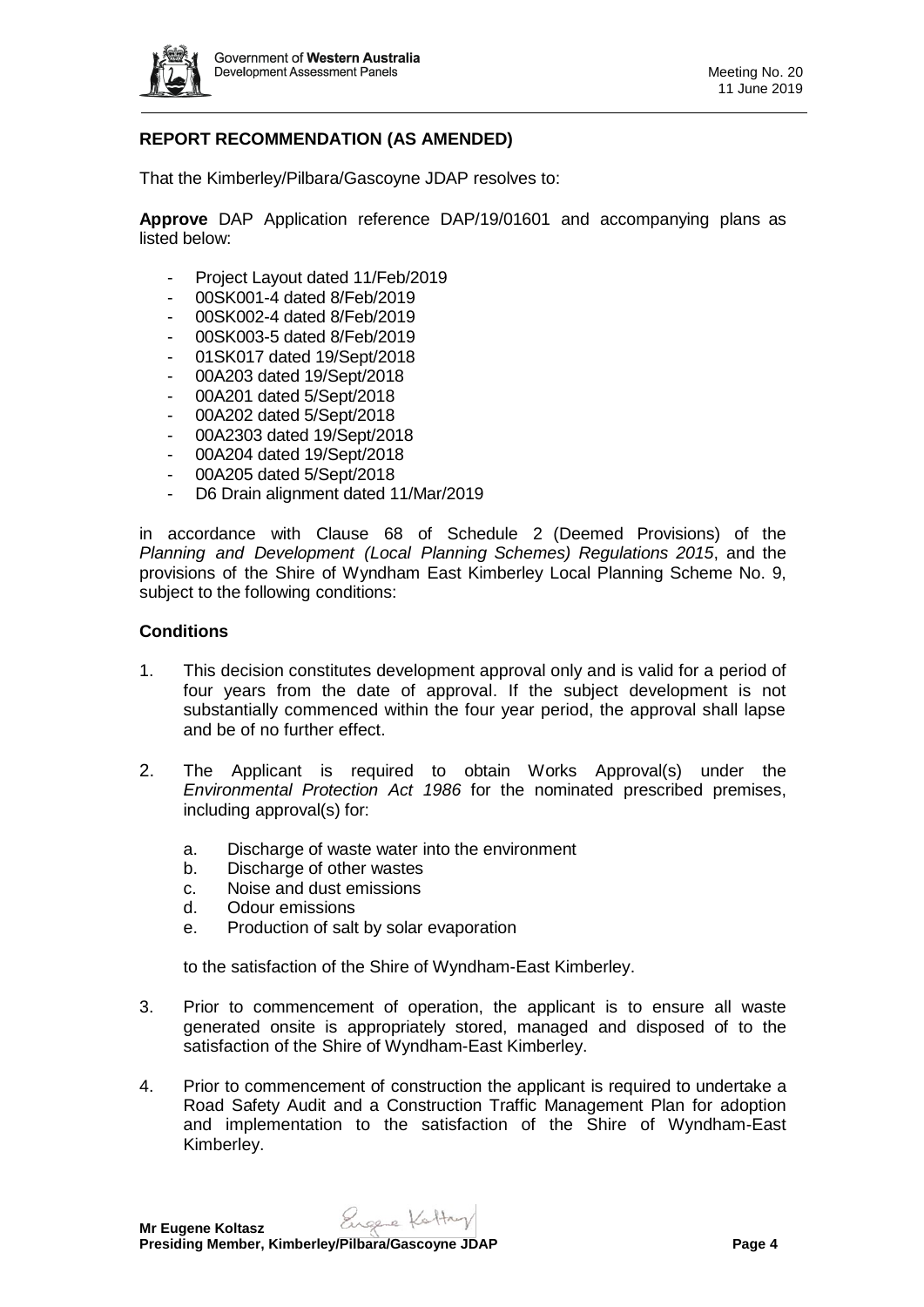- 5. Prior to commencement of operations the applicant is required to submit an Operations Traffic Management Plan for approval to the satisfaction of the Shire of Wyndham-East Kimberley.
- 6. Prior to commencement of operation, proposed modifications to the Research Station Road and Durack Drive intersection, and sections of Durack Drive between the intersection and access roads, are to be designed and constructed in accordance with requirements of Austroads and Main Roads Western Australia to the satisfaction of the Shire of Wyndham-East Kimberley.
- 7. Prior to commencement, all-weather access roads within the site shall be designed and constructed to the current requirements of Austroads and Main Roads Western Australia and include all necessary road signage. Within the site speeds will be limited to 30km per hour, or 10km per hour around sensitive areas (i.e. car parks and pedestrian areas) to the satisfaction of the Shire of Wyndham-East Kimberley.
- 8. Applicant to take all practicable measures to prevent or reduce dust impacts on surrounding properties during both facility construction and daily operations and submit proposals on how this is to be achieved to the satisfaction of the Shire of Wyndham-East Kimberley.
- 9. Prior to commencement of construction, a detailed landscape plan shall be submitted to and approved by the Shire of Wyndham-East Kimberley. Landscaping is to be planted and installed in accordance with the approved plan and ongoing maintenance of the landscaping it to be undertaken by the proponent to the satisfaction of the Shire of Wyndham-East Kimberley.

# **Advice Notes**

- 1. An Application to Construct or Install an Apparatus for the Treatment of Sewage in accordance with the *Health (Treatment of Sewage and Disposal of Effluent and Liquid Waste) Regulations 1974* is to be lodged with the local government for the treatment and disposal of wastes from staff amenities.
- 2. The premises are required to be registered with the Local Government in accordance with the Food Act 2008; the applicant is required to submit a "Food Business Registration Form".
- 3. Applicant to submit copies detailed plans of the proposed food premises for assessment. Additionally, a Food Act 2008 Notification Registration Form is required to be submitted to the Shire prior to the commencement of any food processing/handling activities onsite.
- 4. Activities from the site are required to comply with the *Environmental* Protection *(Noise) Regulations 1997* at all times.

**REASON:** In accordance with details contained in the Responsible Authority Report and Amending Motion.

**The Report Recommendation (as amended) was put and CARRIED UNANIMOUSLY.**